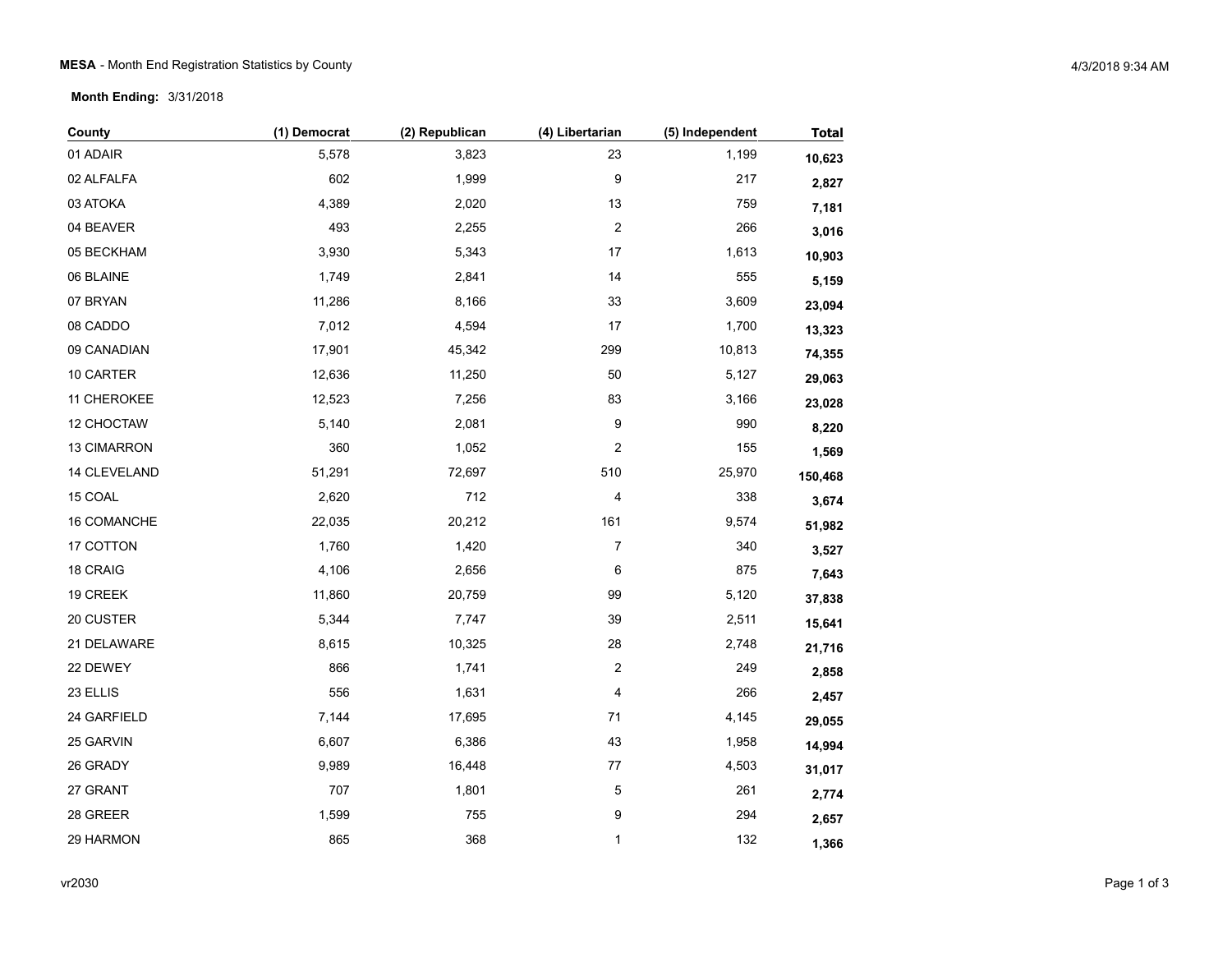**Month Ending:** 3/31/2018

| County              | (1) Democrat | (2) Republican | (4) Libertarian         | (5) Independent | <b>Total</b> |
|---------------------|--------------|----------------|-------------------------|-----------------|--------------|
| 30 HARPER           | 494          | 1,263          | 1                       | 179             | 1,937        |
| 31 HASKELL          | 4,560        | 1,670          | 4                       | 481             | 6,715        |
| 32 HUGHES           | 3,895        | 1,796          | 11                      | 768             | 6,470        |
| 33 JACKSON          | 4,058        | 5,509          | 34                      | 1,522           | 11,123       |
| 34 JEFFERSON        | 1,774        | 1,136          | 4                       | 448             | 3,362        |
| 35 JOHNSTON         | 3,385        | 1,770          | 13                      | 668             | 5,836        |
| 36 KAY              | 7,002        | 12,823         | 58                      | 3,464           | 23,347       |
| 37 KINGFISHER       | 1,738        | 5,525          | 15                      | 657             | 7,935        |
| 38 KIOWA            | 2,402        | 1,826          | 4                       | 495             | 4,727        |
| 39 LATIMER          | 4,144        | 1,280          | $\overline{\mathbf{c}}$ | 541             | 5,967        |
| 40 LEFLORE          | 14,172       | 8,111          | 41                      | 4,106           | 26,430       |
| 41 LINCOLN          | 6,181        | 10,029         | 48                      | 2,451           | 18,709       |
| 42 LOGAN            | 6,797        | 15,278         | 72                      | 3,656           | 25,803       |
| 43 LOVE             | 3,197        | 1,729          | 8                       | 964             | 5,898        |
| 44 MCCLAIN          | 6,943        | 12,693         | 50                      | 3,060           | 22,746       |
| <b>45 MCCURTAIN</b> | 10,000       | 3,758          | 18                      | 1,431           | 15,207       |
| 46 MCINTOSH         | 6,960        | 3,278          | 12                      | 1,164           | 11,414       |
| 47 MAJOR            | 673          | 3,206          | 8                       | 304             | 4,191        |
| <b>48 MARSHALL</b>  | 3,733        | 2,944          | 9                       | 1,146           | 7,832        |
| 49 MAYES            | 9,262        | 9,333          | 33                      | 2,584           | 21,212       |
| 50 MURRAY           | 4,382        | 2,269          | 16                      | 796             | 7,463        |
| 51 MUSKOGEE         | 19,446       | 11,395         | 58                      | 5,018           | 35,917       |
| 52 NOBLE            | 1,901        | 3,641          | 11                      | 623             | 6,176        |
| 53 NOWATA           | 2,366        | 2,682          | 11                      | 732             | 5,791        |
| 54 OKFUSKEE         | 3,104        | 1,930          | 14                      | 635             | 5,683        |
| 55 OKLAHOMA         | 146,524      | 173,903        | 1,343                   | 67,339          | 389,109      |
| 56 OKMULGEE         | 10,122       | 6,855          | 41                      | 2,507           | 19,525       |
| 57 OSAGE            | 10,915       | 11,420         | 57                      | 3,251           | 25,643       |
| 58 OTTAWA           | 7,610        | 5,762          | 21                      | 2,690           | 16,083       |